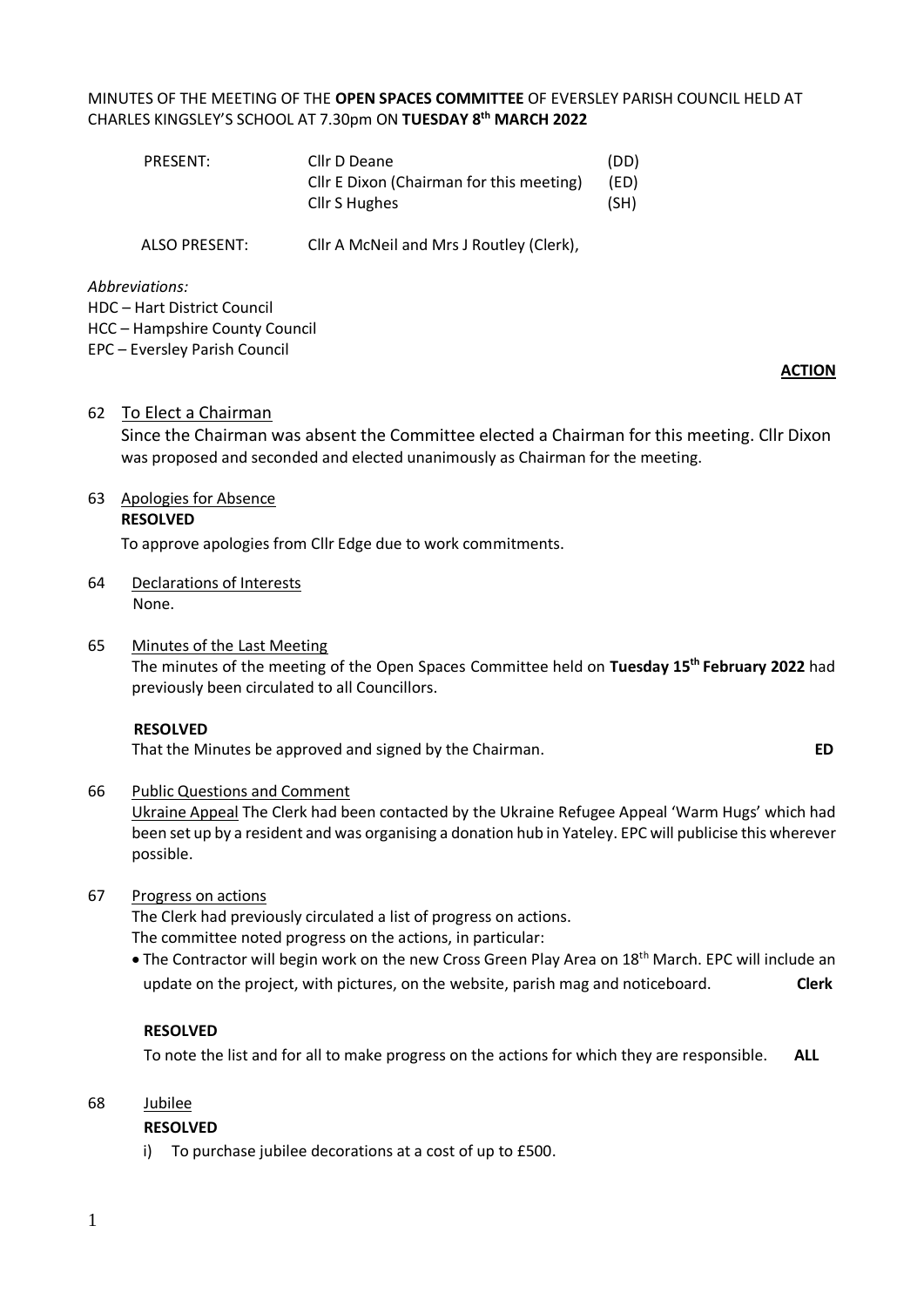That they should be restricted to a small area. Councillors will advise where to put the decorations and how much is required after reviewing the area this weekend. **ED/DD/SH**

It was noted that volunteers would be required to put up the decorations.

ii) The committee reconsidered the need for a public celebration.

#### **RESOLVED**

That EPC would not be organising a public celebration but would encourage the community to celebrate.

#### 69 Cross Green

# i) Village Sign

Upon inspection the old post was rotten and therefore would required replacing. Quotes had been received.

#### **RESOLVED**

To approve the cost of £350 to replace the post with an oak post, cemented in and to install the sign, once completed.

#### ii) Play Area sign

#### **RESOLVED**

To approve up to £150 for a permanent sign acknowledging the donations towards the play area.

#### iii) Redundant swing

#### **RESOLVED**

To allow a request for the redundant swings on the proviso that a disclaimer is signed acknowledging that EPC considers the swings are end of life and that it takes no responsibility for their condition.

iv) other actions

No other actions were required at present.

#### 70 Trees, hedges, verges and ditches

# i) Fallen trees

# **RESOLVED**

- To approve the cost of £625+VAT to remove fallen trees following the recent storms.
- The Clerk will check whether this can be claimed on the insurance and if not to proceed with instructing the contractor. **Clerk**
- The Tree Officer will also be asked for permission prior to work commencing as it is in a conservation area.
- ii) Other issues

Marsh Lane The Clerk asked if councillors could mark on a map the ditches and path that requires clearing on Marsh Lane. **All** There is also a fallen sign on Marsh lane that will be reported. **Clerk** Flooded footway It was noted that the footway by The Fielders was again flooded. EPC will contact the landowner and see if the field could be drained to prevent the pavement from flooding. **Clerk**

#### 72 Fly-Tipping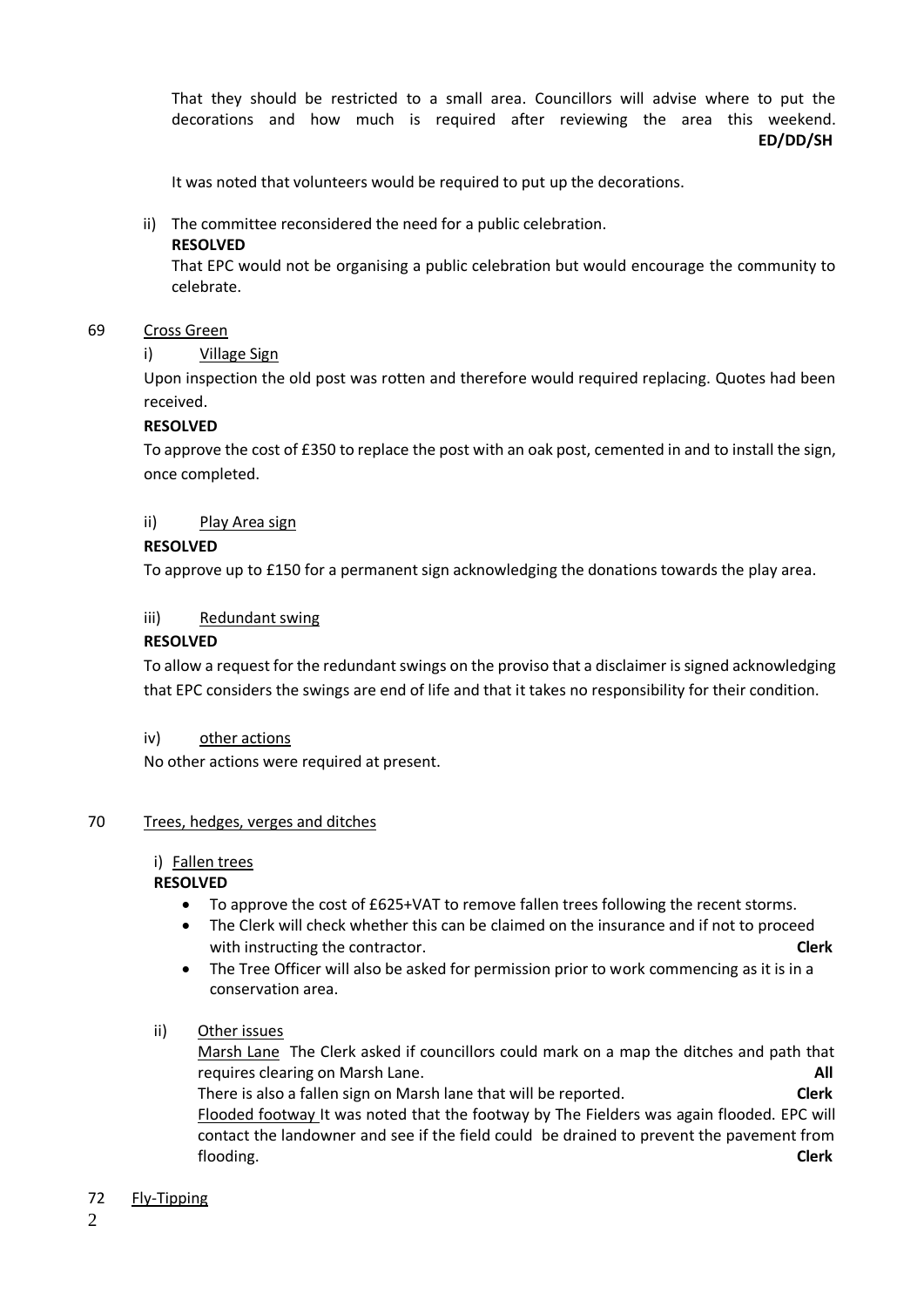Reporting Fly Tipping It was noted that anyone can report fly tipping on the website fix my street. It is helpful to have a picture and location.

<https://www.fixmystreet.com/reports/Hampshire>

HDC now have Environmental Enforcement Officers to whom litter hotspots can be reported using the link below. [www.hart.gov.uk/report-litter-hotspot](http://www.hart.gov.uk/report-litter-hotspot)

Glaston Hill Road The Litter Picker had reported that building rubble had been fly tipped on this road. The Clerk had reported to HDC.

Abandoned vehicle EPC will check if the abandoned vehicle is still on Warbrook Lane. **AM/ED** B3272 There is still a large amount of fly tipping on the side of the road on the 50mph stretch of the B3272. This has been reported several times to HDC.

# 73 Public Rights of Way

- i) Footpath 24 EPC will check as to the status of Hampshire's promised work on the footpath which was scheduled for this financial year. **Clerk** and the scheduled for this financial year.
- ii) Rights of way Booklet
- The item to approve printing costs was deferred as not all quotes had yet been received.
- Councillors put together a checklist for what needs to be checked on the walks **ED**
- Councillors still need to complete their assigned walks and a resident had also offered to help. **ALL**
- 74 Annual Play Area Inspections Annual Play Area Inspection
	- i) The priorities for repair work were deferred until the committee could review the areas. **CE**
	- ii) The item to decide which company to use for Play Area Inspections for 2022-23 was deferred until further quotes were received.
- 75 Play Area Inspections

The play area inspections for December 2021 and January 2022 for the 4 play areas had been circulated prior to the meeting. Councillors reviewed the inspection reports. **RESOLVED**

i) To accept the play area inspection reports and to query whether there was an issue with the steps by the slide at Centre Green as this has a cross against it on the report.

# 76 Planning Applications

# **RESOLVED**

To note receipt of the following and, where appropriate, to forward the comments listed below to HDC or HCC. **Clerk**

a) 22/00350/HOU Warbrook Cottage Warbrook Lane Erection of a part two storey part single storey rear extension and side extension.

EPC Consultee comment: EPC notes that the differences between this application and application number 21/02630/HOU are minimal and do not make any serious effort to address the reasons for refusal of that application. For instance, the removal of the glass balustrades around the flat roof terrace, do not preclude its future use as a terrace since the access doors are still included in the application.

EPC also notes that Local Planning Authorities have the power, in their discretion, to refuse to register a repeat planning application where a similar proposal has previously been refused planning permission either by itself or on appeal. Guidance set out in Circular 08/2005 states that the reason why this discretion has been given to councils is to prevent applicants trying to wear down opposition by submitting repeated applications. Since HDC has not refused to register this